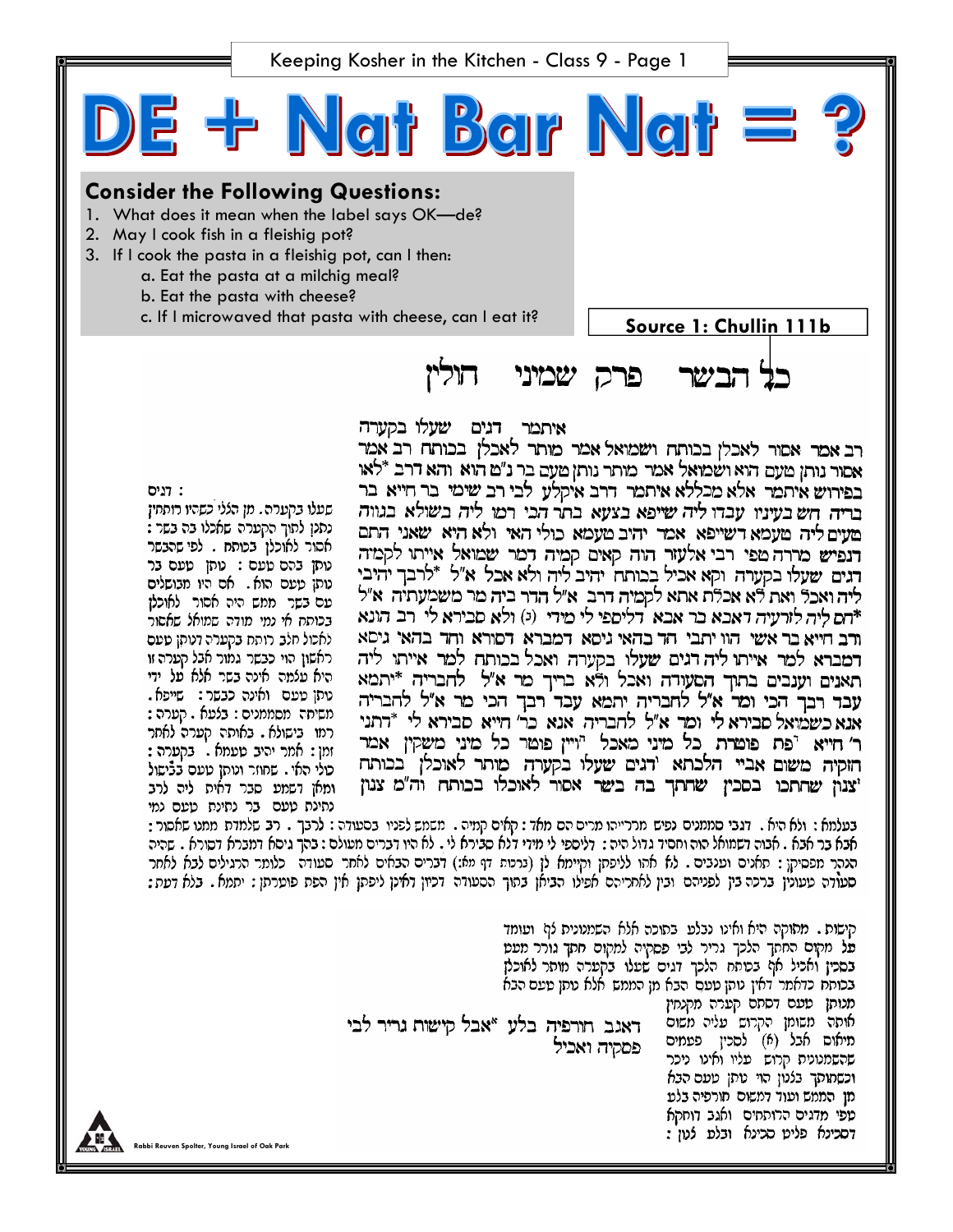|                                                                                                                                                                                                    |  | Keeping Kosher in the Kitchen - Class 9 - Page 2                                                                                                                             |                                                                                                  |
|----------------------------------------------------------------------------------------------------------------------------------------------------------------------------------------------------|--|------------------------------------------------------------------------------------------------------------------------------------------------------------------------------|--------------------------------------------------------------------------------------------------|
|                                                                                                                                                                                                    |  |                                                                                                                                                                              |                                                                                                  |
| Source 2: Tosfos Chullin 111b<br>Source 3 - Rosh on Chullin Chapter 8                                                                                                                              |  |                                                                                                                                                                              |                                                                                                  |
|                                                                                                                                                                                                    |  |                                                                                                                                                                              |                                                                                                  |
| הלכתא וגים שעלי בקערה .                                                                                                                                                                            |  |                                                                                                                                                                              | רבינו כל הבשר פרק שמיני חולין נה קיא אשר                                                         |
| של בשר מותר לאוכלן                                                                                                                                                                                 |  |                                                                                                                                                                              |                                                                                                  |
| בכותח אם הקערה והדגים לוננים לא                                                                                                                                                                    |  | ל <b>ובםפר</b> התרומה התיר                                                                                                                                                   | ירקות וקטניות שנתבשלו בקדירה בת יומא חולבת רק שתהא נקיה מחלב לאכלן בתבשיל של בשר •               |
| אילסריך לפסוק דליכא מאן דפליג<br>אלא כשהאחד מהן רותח דבין עלאה                                                                                                                                     |  | ואפי׳ אם נאמר עלו אין נללו לא כשנתבשלו שרי משים דאיכא ג׳ נותני טעם החלב בקדיר׳ והקדירה<br>במים והמים בירק ועודנו היתר · וגמנם בדבר שיש לחוש לפי שהירק והקטניות נוגעין בקדירה |                                                                                                  |
| גבר בין תתאה גבר קליפה מיהא בעי                                                                                                                                                                    |  | ובולעין מן הקדירה עלמה ואעפ"כ הכריע להתיר דכיון דאיכא מים בכלי [מ] רוב הטעם מחפשט                                                                                            |                                                                                                  |
| כדאמרי' בפ' כילד לולין (פסחים דףעו.)                                                                                                                                                               |  | במים י וגם הירק אינו בולע מדופני הקדירה אלא ע"י רתיחת המים י (קנח) וכן מסתבר                                                                                                 |                                                                                                  |
| ארמיקר ליה בלע . בשם רש"י בן פי'<br>ריב"ן חתנו דוקא עלו שרו אבלנתבשלו                                                                                                                              |  | דנהבשלו איכא עעם שלישי ושרי (קגש) [ג] אבל נללו אסור :                                                                                                                        |                                                                                                  |
| אסור דכתד טעמא חשיב ובא מעשה                                                                                                                                                                       |  |                                                                                                                                                                              |                                                                                                  |
| לפניו בבילים שנתבשלו בקדרה של                                                                                                                                                                      |  | יורה דעה סימן צה הלכות בשר בחלב                                                                                                                                              |                                                                                                  |
| חלב ואסר לעשות מהם מולייתא של                                                                                                                                                                      |  | דגים וביצה שנתבשלו בקדירה של בשר                                                                                                                                             |                                                                                                  |
| בשר ויש להביא ראיה לדבריו מלנון<br>שחתכו בסכין דאסור לאוכלו בכותח                                                                                                                                  |  | Source 4: Shulchan                                                                                                                                                           | אם מותר לאכלן עם גבינה. ובו ז׳ סעיפים:                                                           |
| משום דאגב חורפיה בלע טפי וחשיב                                                                                                                                                                     |  | <b>Aruch Yoreh Deah</b>                                                                                                                                                      | ואן 6 דגים שנתבשלו א או 5 שנצלו                                                                  |
| כתר טטמא ונהבשלו לא גרט מלטן                                                                                                                                                                       |  | Siman 95                                                                                                                                                                     | - 8<br>בקדירה של בשר א) (א) אן רחוצה                                                             |
| ומיהו לפירוש לשון אחר שפי׳ בקונט׳<br>דספמא דאסור משום שהשומן קרוש                                                                                                                                  |  |                                                                                                                                                                              | יפה שאין שום שומן דבוק בה מותר                                                                   |
| פל הסכין ואינו ניכר והוי טעם ראשון                                                                                                                                                                 |  | לאכלם בכותח (א) ג משום דהוי (6) נותן                                                                                                                                         |                                                                                                  |
| בלנו <b>ן</b> אין ראיה משםומתוך לשון הקונט׳                                                                                                                                                        |  | (ב) טעם וכן בר נותן טעם דהיתירא ואם<br>לא היתה רחוצה יפה וּוַ ג אם יש בממש                                                                                                   |                                                                                                  |
| משמע דאין חלוק בין עלו לנתבשלו                                                                                                                                                                     |  |                                                                                                                                                                              |                                                                                                  |
| דלטיל גבי נותן טעם בר נותן טעם<br>פירש בקונטרס דאם היו מבושלים                                                                                                                                     |  | שעל (פי) [פני] הקדירה 6) יותר מאחד                                                                                                                                           |                                                                                                  |
| עם בשר ממש או לאכול תלב                                                                                                                                                                            |  |                                                                                                                                                                              | בששים בדגים אסור לאכלם בכותח:                                                                    |
| בקערה מודה שמואל דאסור דהוי                                                                                                                                                                        |  | ב ב) (ג) ד ביצה שנתבשלה במים בקדירה                                                                                                                                          |                                                                                                  |
| טתן טעם ראשון משמע מתוך<br>פירושו דמבושלים עם בשר הוא                                                                                                                                              |  | חולבת מותר לתת אותה בתוך התרנגולת וּחַ אפילו לכתחלה וַחַ אבל<br>אם נתבשלה בקדרה עם בשר (ב) וון ס ואפילו וז בקליפה אסור                                                       |                                                                                                  |
| דאסור אבל מבושלים עם הקערה שרי                                                                                                                                                                     |  | לאכלה בכותח:                                                                                                                                                                 |                                                                                                  |
|                                                                                                                                                                                                    |  | (ג) וּז ויש מחמירים בללייה ובישול לאסור נותן טעם בר נותן טעם (ריב"ן בשם<br>הגה                                                                                               |                                                                                                  |
| רש״י ובארוך כלל ל״ד הביא המרדכי וא״ז) ג) (ד) והמנהג (ה) לאסור לכתחילה                                                                                                                              |  |                                                                                                                                                                              |                                                                                                  |
|                                                                                                                                                                                                    |  |                                                                                                                                                                              | ד) (כ) ג) וכדיענד מותר בכל ענין (ארון) ודוקא                                                     |
|                                                                                                                                                                                                    |  |                                                                                                                                                                              | לאכול עם חלב והבשר עלמו (ה) ה) וַחּן (ג) אבל                                                     |
|                                                                                                                                                                                                    |  |                                                                                                                                                                              | ליתנן (ו) בכלי שלהם מותר לכתחלה (באיסור והיתר                                                    |
|                                                                                                                                                                                                    |  |                                                                                                                                                                              | הארוך) וכן נהגו נטן וכן אם לא נתבשלו או נצלו                                                     |
|                                                                                                                                                                                                    |  |                                                                                                                                                                              | תחילה ו) רק עלו בכלי של בשר מותר לאכלן עם                                                        |
|                                                                                                                                                                                                    |  |                                                                                                                                                                              | חלב עלמו וכן להפך (סברת עלמו) וַיַן ז וכן אם היה<br>הכלי שנתבשלו או נללו בו לפגם שלא היה בן יומו |
|                                                                                                                                                                                                    |  |                                                                                                                                                                              | נוהגין היתר לכתחילה לאכלן עם המין השני (שם                                                       |
|                                                                                                                                                                                                    |  | ד) ובדיעבד מותר. ומהרש״ל נאיסור והיתר שלו (סי מ אות<br>נ) ונספרו פכ״ה סימן ס״ג ה) אוסר אפילו בדיענד ננללו מדינא                                                              | נארוך) ויאן ח וכל זה כשהמאכל אינו דבר חריף                                                       |
| (ד) ט אבל אם היה דבר וזו חריף כגון - שבשלו דברים                                                                                                                                                   |  |                                                                                                                                                                              |                                                                                                  |
| (סעיף א) ( <b>א) משום דהוה נ"מ כר נ"מ דהיתירא</b> .<br>צה                                                                                                                                          |  |                                                                                                                                                                              | תריפים בכלי של בשר ז) אפילו אינו בן יומו או שדכו                                                 |
|                                                                                                                                                                                                    |  | פירוש דתחילה אין ממשות של בשר רק טעם דהיינו הבשר<br>נתן טעם בקערה והקערה בדגים ועדיין כולו היתר וטעם קלוש                                                                    | תבלין במדוך של בשר אם אכלו <sub>י</sub> ן בחלב אוסר אפילו                                        |
|                                                                                                                                                                                                    |  | כזה אין <del>בו איסור ובאיסור אפילו כמה פעמים נ״ט בר נ״ט</del>                                                                                                               | נגד הנשר [1] [יבן עד דאיכא ששים (1) [יגן נגד הנשר                                                |
| אסור הכל:                                                                                                                                                                                          |  | (ח) הבלוע בהם (נארוך כלל כ״ד וכן משמע בתשובת הרשב״א                                                                                                                          |                                                                                                  |
| (ג) ויש מחמירין בצלייה ובישול. דמה הוה כמו ממש של בשר בדגים ולא המירו נ״ט בר נ״ט                                                                                                                   |  |                                                                                                                                                                              |                                                                                                  |
| אלא עלו לחוד-דהיינו דגים רותחין מיד לאחר שסלקן מן האש ונתנן בקערה של בשר לוננת או איפכא שהדגים לוננים והקערה<br>רותחת דמותר לאוכלן בחלב ובשניהם חמין הדגים והקערה אסור לפי זה דהוה כנתבשלו או נללי |  |                                                                                                                                                                              |                                                                                                  |
| : יַש ללמוד מזה שאין סכנה באכילת דג שיש בי טעם בשר במה שנתבשל בכלי בן יומו של בשר דהא                                                                                                              |  |                                                                                                                                                                              |                                                                                                  |
|                                                                                                                                                                                                    |  |                                                                                                                                                                              |                                                                                                  |

**Rabbi Reuven Spolter, Young Israel of Oak Park** 

**ALA** 

אמרינן בגמרא דהר<u>בה אכלו דגים שעלו בקערה כ</u>ו׳ (ג) ועיין סימן קי״ו מ״ש שם (ס״ק ג):

I

 $\circ$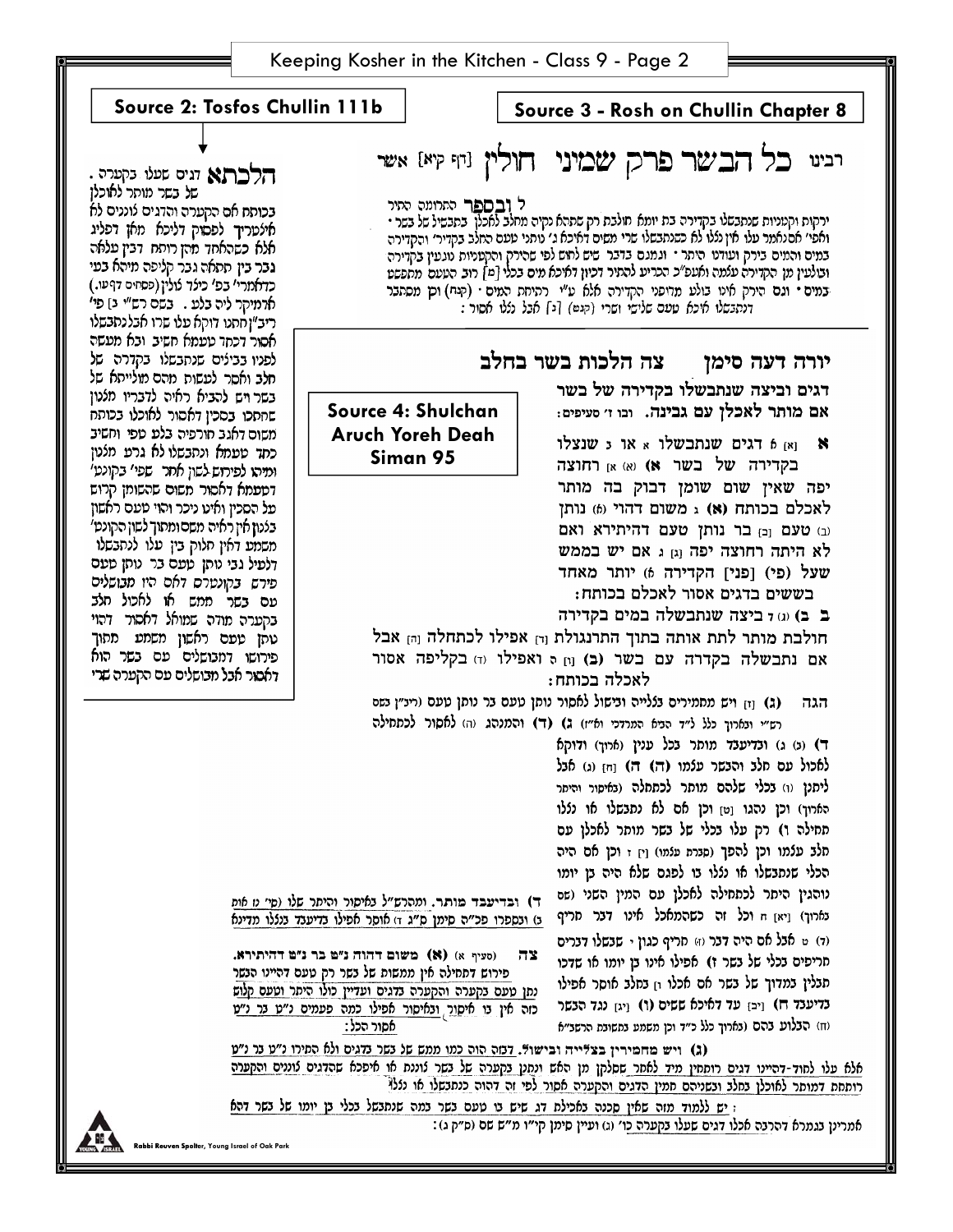### **Source 5: The Laws of Kashrus by Rabbi Binyomin Forst**

### A. The differing halachic opinions

 $R$  ishonim differ as to the implications of this Talmudic ruling. The most prominent opinions are:

- 1) In the opinion of some Rishonim, the rule of nat-bar-nat applies solely to a case of hot food placed onto a cold dish or cold food placed onto a hot dish. In either case, only a weak taste is transmitted (since only one item is hot).<sup>18</sup> Thus, when the taste (of the meat or dairy) is further weakened through a secondary infusions, it cannot create prohibited matter (i.e., basar b'chalav). If, however, fish is cooked in a ben-yomo meat pot or roasted on a meat grill, it is, in their opinion, thoroughly infused with meat taste and may not be eaten with dairy.<sup>19</sup>
- 2) Others agree with this in principle. They concede that fish fried on a meat grill may not be eaten with dairy since only two transfers are involved (i.e., from the meat to the grill and from the grill directly to the fish). Nevertheless, they permit fish boiled in a meat pot. They contend that the boiling process involves not two taste transfers, but three. The original meat taste is infused into the pot, and subsequently infused from the pot into the water and from the water into the fish.<sup>20</sup>
- 3) Still others contend that any case of secondary taste is permitted, regardless if the cooking is through boiling or roasting.<sup>21</sup> In their opinion, even an infusions of taste from a hot vessel directly into a hot food is considered nat-bar-nat.

### **B. The halachah**

The Shulchan Aruch<sup>22</sup> follows the most lenient opinion, and permits fish which was boiled or roasted in a meat pot or grill to be eaten with dairy. Similarly, he permits one to stuff chicken with eggs boiled in a dairy pot. However, he concedes that one should not initially boil fish in a meat pot with the intention of eating it with dairy.<sup>23</sup> Sefardic Jews follow this ruling. Ashkenazic custom follows a more stringent ruling.

The reader is reminded that this discussion pertains to a ben-yomo vessel.

1) Boiled or fried foods:

Initially, one should not rely upon nat-bar-nat. Thus, one certainly may not boil fish in a meat pot if it is to be eaten with dairy.<sup>24</sup> Even if the fish was already boiled in the meat pot, it may not be eaten with dairy since this is essentially lechatchilah.<sup>25</sup> In the event that the fish is erroneously<sup>26</sup> mixed with dairy, it may be eaten.<sup>27</sup> If the fish was fried in a meat pan and subsequently mixed with dairy, a moreh hora'ah should be consulted.<sup>28</sup>

In short: According to Sefardic custom, once nat-bar-nat has been caused, it is considered bedieved and may be used with dairy. According to Ashkenazic custom, it is not considered bedieved until the food is mixed with dairy.

- a) Thus, water boiled in a meat pot may not be used for coffee with milk.<sup>29</sup> If one used the water for coffee with milk, he may drink it.
- b) Similarly, one should not melt margarine in a dairy pot for use in challah dough since the challos are usually served during a meat meal.<sup>30</sup> If the margarine is melted in a dairy pot, an Ashkenazic Jew should not serve the challos with meat.
- c) Foods prepared in a dairy pot may be served in the course of a meat meal providing they are not actually eaten with meat.<sup>31</sup>
- 2) Foods placed on a meat utensil:

If the fish is not boiled or broiled in a meat utensil, but merely placed, while hot, on a cold meat dish (or placed, while cold, on a hot meat dish),<sup>32</sup> it may be eaten with dairy.<sup>33</sup> However, one should not initially place hot fish on a meat plate (or the reverse) if it is to be eaten with dairy<sup>34</sup> since one may not initially cause nat-bar-nat.<sup>35</sup>

## **From the Silk web site...**



### **Are Silk products kosher?**

All Silk brand products in all flavors are certified Kosher-DE. Kosher DE means that a kosher food has been processed on dairy equipment. We use SCROLL-K symbols on our packaging to indicate Kosher DE